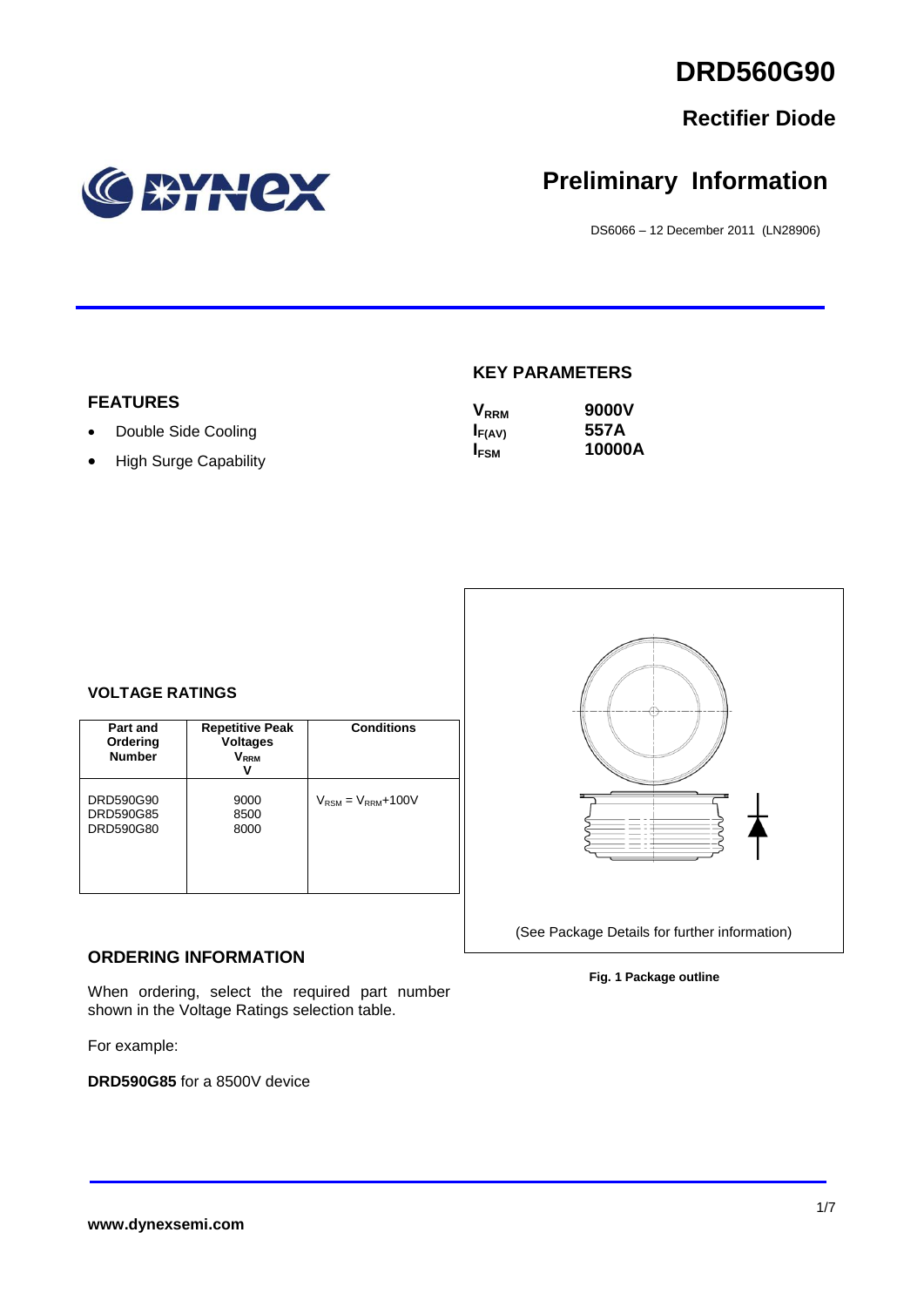

## **CURRENT RATINGS**

#### **Tcase = 75°C unless stated otherwise**

| Symbol                                 | <b>Parameter</b>                     | <b>Test Conditions</b>   | Max. | <b>Units</b> |  |
|----------------------------------------|--------------------------------------|--------------------------|------|--------------|--|
| <b>Double Side Cooled</b>              |                                      |                          |      |              |  |
| $I_{F(AV)}$                            | Mean forward current                 | Half wave resistive load | 684  | A            |  |
| $I_{F(RMS)}$                           | <b>RMS</b> value                     | ۰                        | 1074 | A            |  |
| lF.                                    | Continuous (direct) on-state current | ۰                        | 1019 | A            |  |
| <b>Single Side Cooled (Anode side)</b> |                                      |                          |      |              |  |
| $I_{F(AV)}$                            | Mean forward current                 | Half wave resistive load | 461  | A            |  |
| $I_{F(RMS)}$                           | <b>RMS</b> value                     | ۰.                       | 724  | A            |  |
| IF.                                    | Continuous (direct) on-state current |                          | 654  | A            |  |

#### **Tcase = 100°C unless stated otherwise**

| Symbol                    | <b>Parameter</b>                       | <b>Test Conditions</b>   | Max. | <b>Units</b>   |  |  |
|---------------------------|----------------------------------------|--------------------------|------|----------------|--|--|
| <b>Double Side Cooled</b> |                                        |                          |      |                |  |  |
| $I_{F(AV)}$               | Mean forward current                   | Half wave resistive load | 557  | A              |  |  |
| $I_{F(RMS)}$              | <b>RMS</b> value                       | ۰                        | 876  | A              |  |  |
| IF.                       | Continuous (direct) on-state current   | ٠                        | 819  | A              |  |  |
|                           | <b>Single Side Cooled (Anode side)</b> |                          |      |                |  |  |
| $I_{F(AV)}$               | Mean forward current                   | Half wave resistive load | 372  | $\overline{A}$ |  |  |
| I <sub>F(RMS)</sub>       | <b>RMS</b> value                       |                          | 584  | A              |  |  |
| IF                        | Continuous (direct) on-state current   | -                        | 517  | A              |  |  |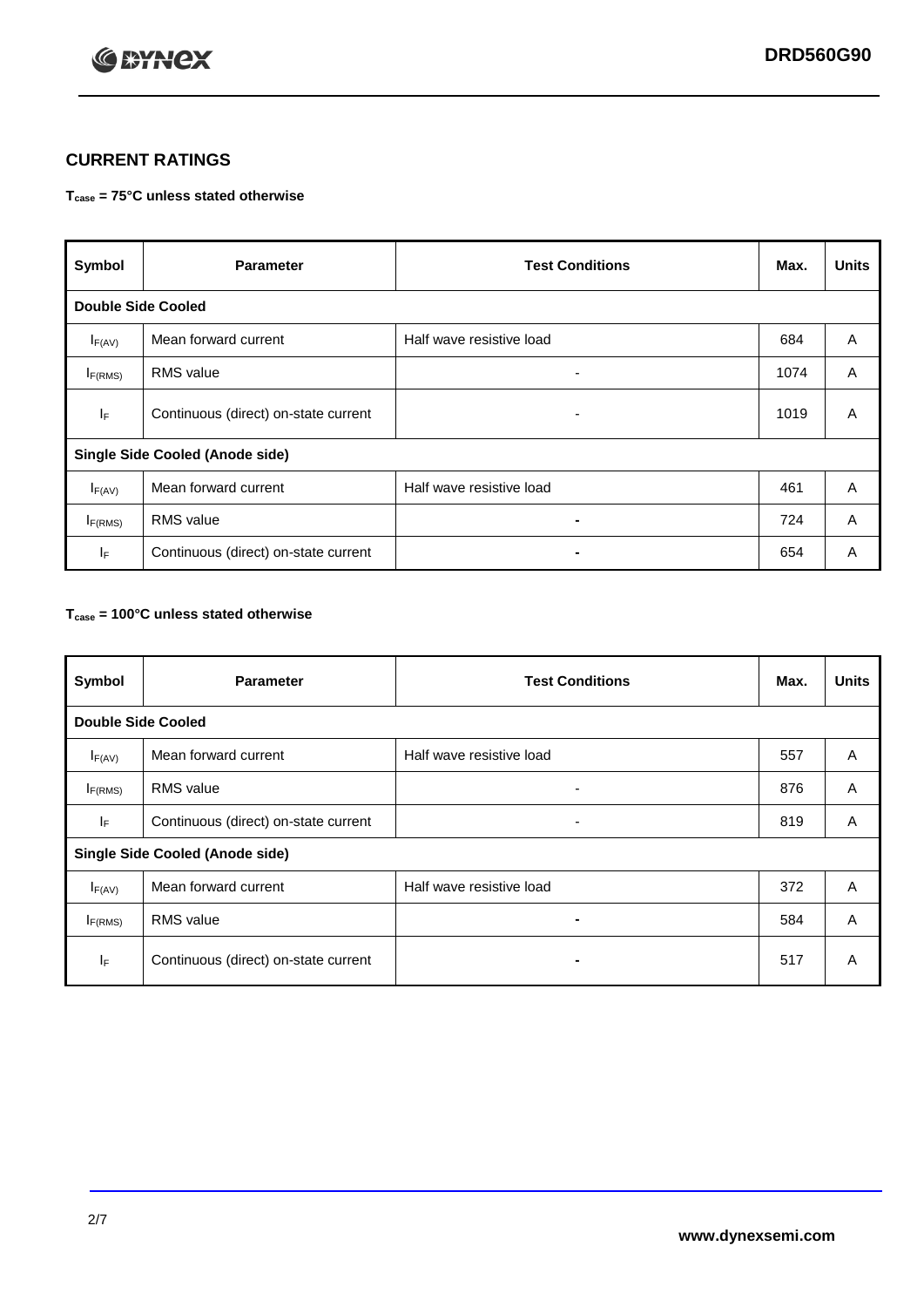

### **SURGE RATINGS**

| Symbol      | <b>Parameter</b>                        | <b>Test Conditions</b>                            | Max. | <b>Units</b>      |
|-------------|-----------------------------------------|---------------------------------------------------|------|-------------------|
| <b>IFSM</b> | Surge (non-repetitive) on-state current | 10ms half sine, $T_{\text{case}} = 150^{\circ}$ C | 8    | kA                |
| $l^2t$      | $I2t$ for fusing                        | $V_R = 50\% V_{RRM} - \frac{1}{4}$ sine           | 0.32 | MA <sup>2</sup> s |
| <b>IFSM</b> | Surge (non-repetitive) on-state current | 10ms half sine, $T_{\text{case}} = 150^{\circ}$ C | 10   | kA                |
| $l^2t$      | $I2t$ for fusing                        | $V_R = 0$                                         | 0.5  | $MA2$ s           |

### **THERMAL AND MECHANICAL RATINGS**

| Symbol           | <b>Parameter</b>                      | <b>Test Conditions</b>   |             | Min.                     | Max.  | <b>Units</b> |
|------------------|---------------------------------------|--------------------------|-------------|--------------------------|-------|--------------|
| $R_{th(j-c)}$    | Thermal resistance – junction to case | Double side cooled       | DC          | ٠                        | 0.032 | °C/W         |
|                  |                                       | Single side cooled       | Anode DC    |                          | 0.064 | °C/W         |
|                  |                                       |                          | Cathode DC  | $\overline{\phantom{a}}$ | 0.064 | °C/W         |
| $R_{th(c-h)}$    | Thermal resistance – case to heatsink | Clamping force 43kN      | Double side | ٠                        | .008  | °C/W         |
|                  |                                       | (with mounting compound) | Single side | ٠                        | .016  | °C/W         |
| $T_{\nu j}$      | Virtual junction temperature          |                          |             | ٠                        | 160   | $^{\circ}$ C |
| $T_{\text{stg}}$ | Storage temperature range             |                          |             | $-55$                    | 175   | °C           |
| $F_m$            | Clamping force                        |                          |             | 11                       | 13    | kN           |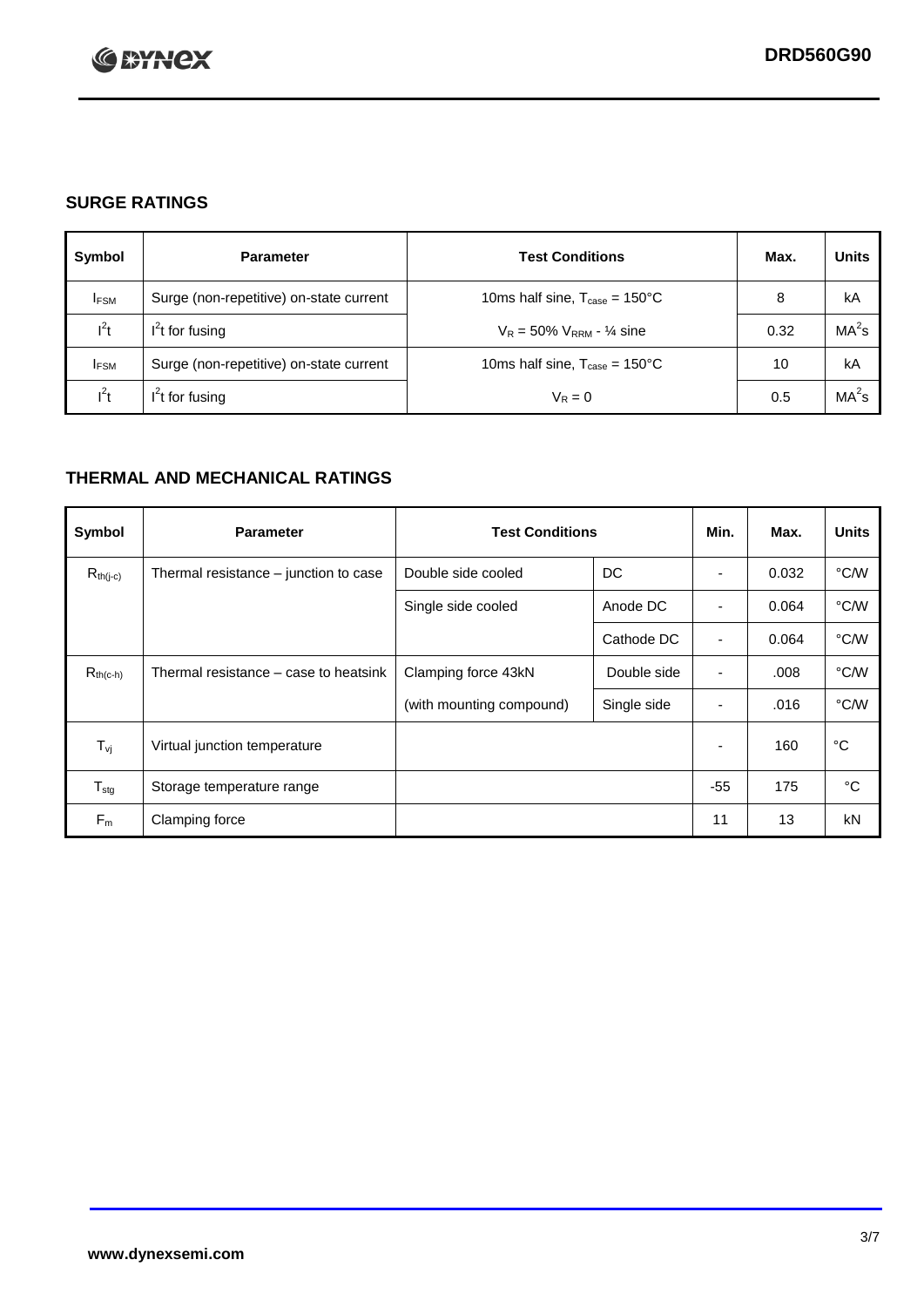

#### **CHARACTERISTICS**

| Symbol          | <b>Parameter</b>              | <b>Test Conditions</b>                          | Min. | Max.  | <b>Units</b> |
|-----------------|-------------------------------|-------------------------------------------------|------|-------|--------------|
| $V_{FM}$        | Forward voltage               | At 1200A peak, $T_{\text{case}} = 160^{\circ}C$ |      | 2.95  | V            |
| $I_{\rm RM}$    | Peak reverse current          | At $V_{DRM}$ , $T_{case} = 160^{\circ}C$        |      | 100   | mA           |
| $Q_{\rm S}$     | Total stored charge           | $I_F = 2000A$ , dl <sub>RR</sub> /dt =5A/µs     | 3300 | 5000  | μC           |
| $I_{rr}$        | Peak reverse recovery current | $T_{\text{case}} = 160^{\circ}C$ , $V_R = 100V$ | 140  | 170   | A            |
| V <sub>TO</sub> | Threshold voltage             | At $T_{vi}$ = 160 $^{\circ}$ C                  |      | 1.0   | V            |
| $r_{\text{T}}$  | Slope resistance              | At $T_{vi}$ = 160 $^{\circ}$ C                  |      | 1.575 | $m\Omega$    |

#### **CURVES**



**Fig.2 Maximum & minimum on-state characteristics Fig.3 Dissipation curves**

 $V_{TM} = A + Bln (I_T) + C.I_T + D.\sqrt{I_T}$  C = 0.001796

 $V_{TM}$  **EQUATION** Where  $A = -0.675901$  $B = 0.3995$  $D = -0.040301$ these values are valid for  $T_j = 160^{\circ}$ C for  $I_F$  200A to 2000A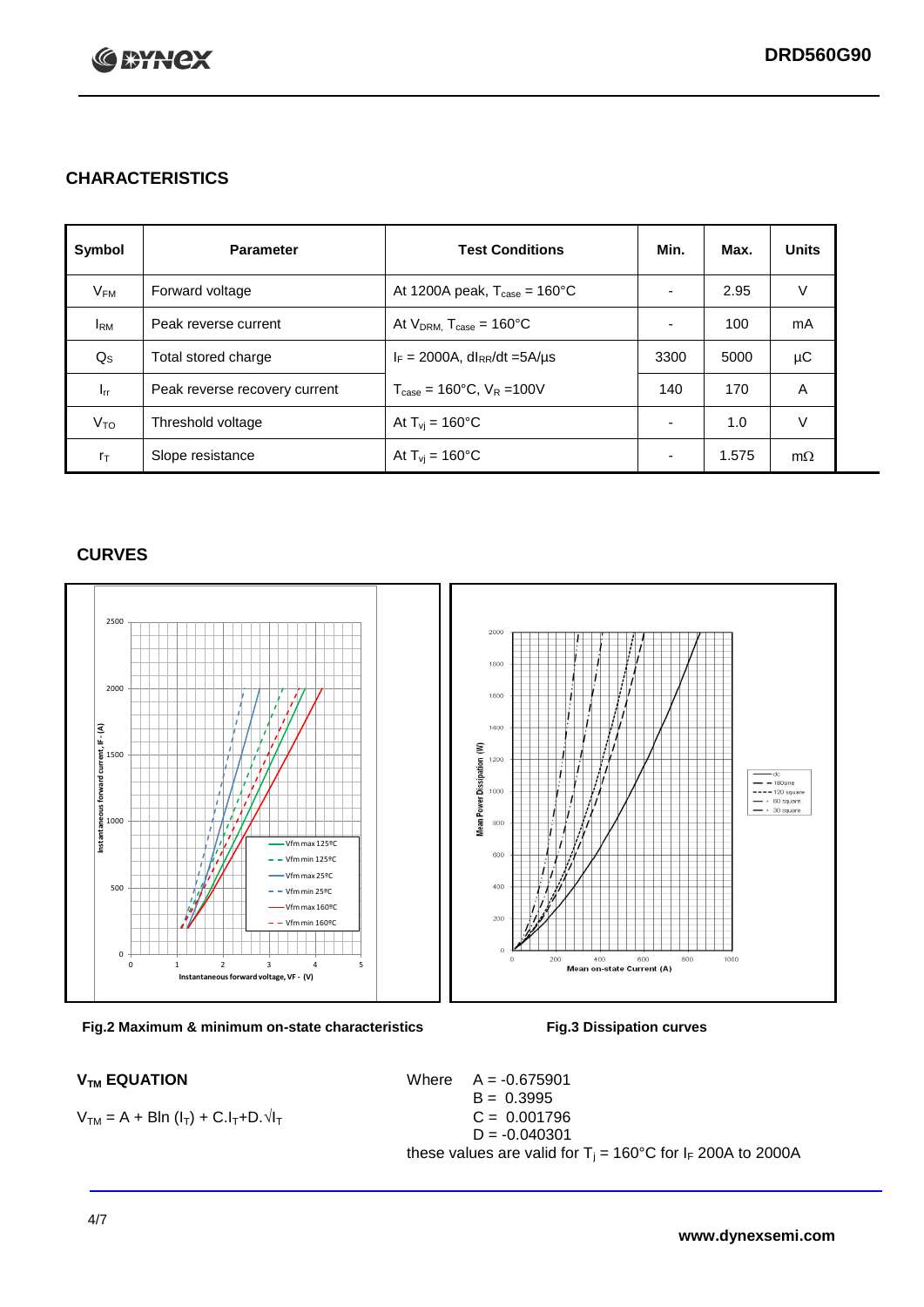



**junction to case**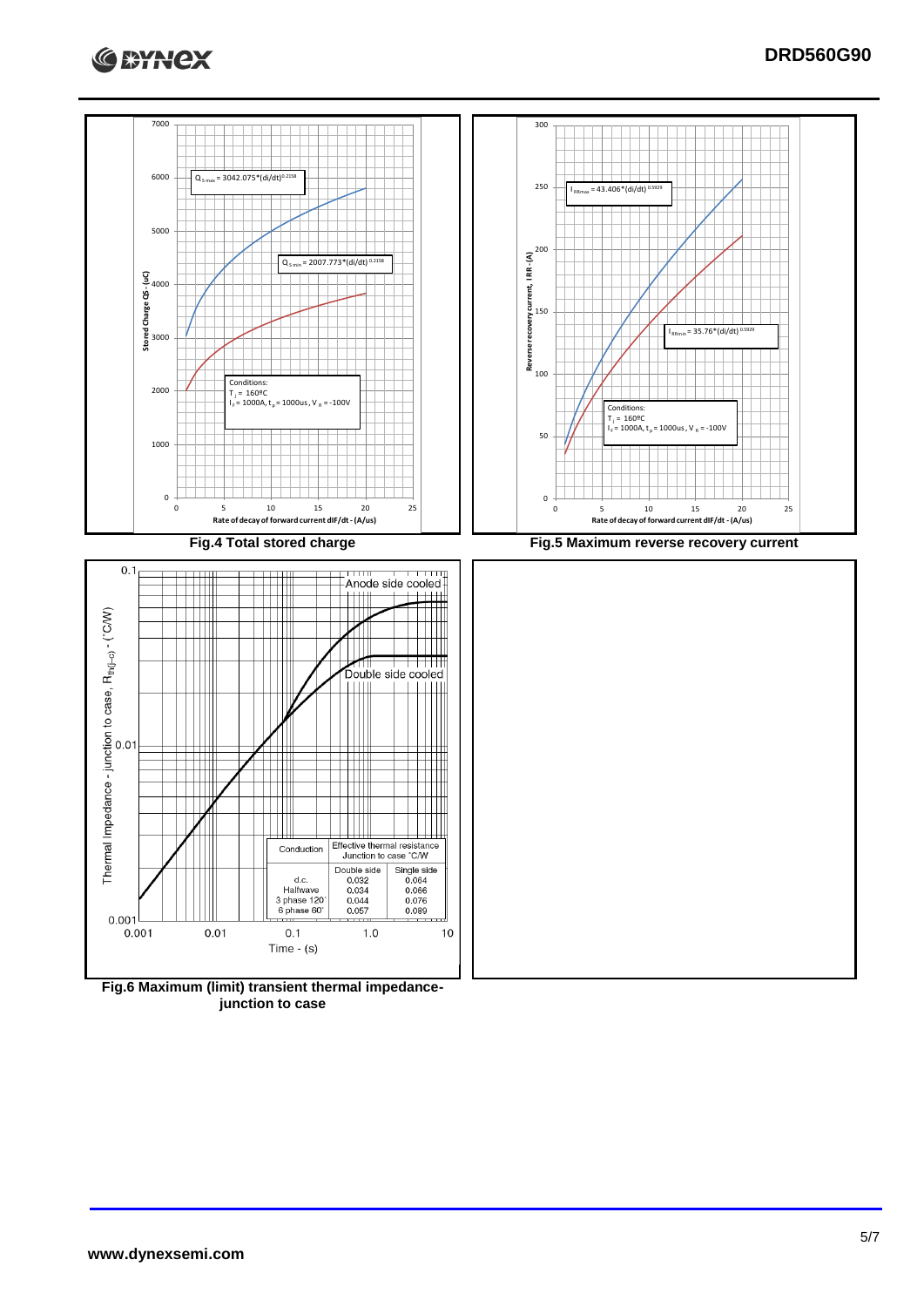

#### **PACKAGE DETAILS**

For further package information, please contact Customer Services. All dimensions in mm, unless stated otherwise. DO NOT SCALE.